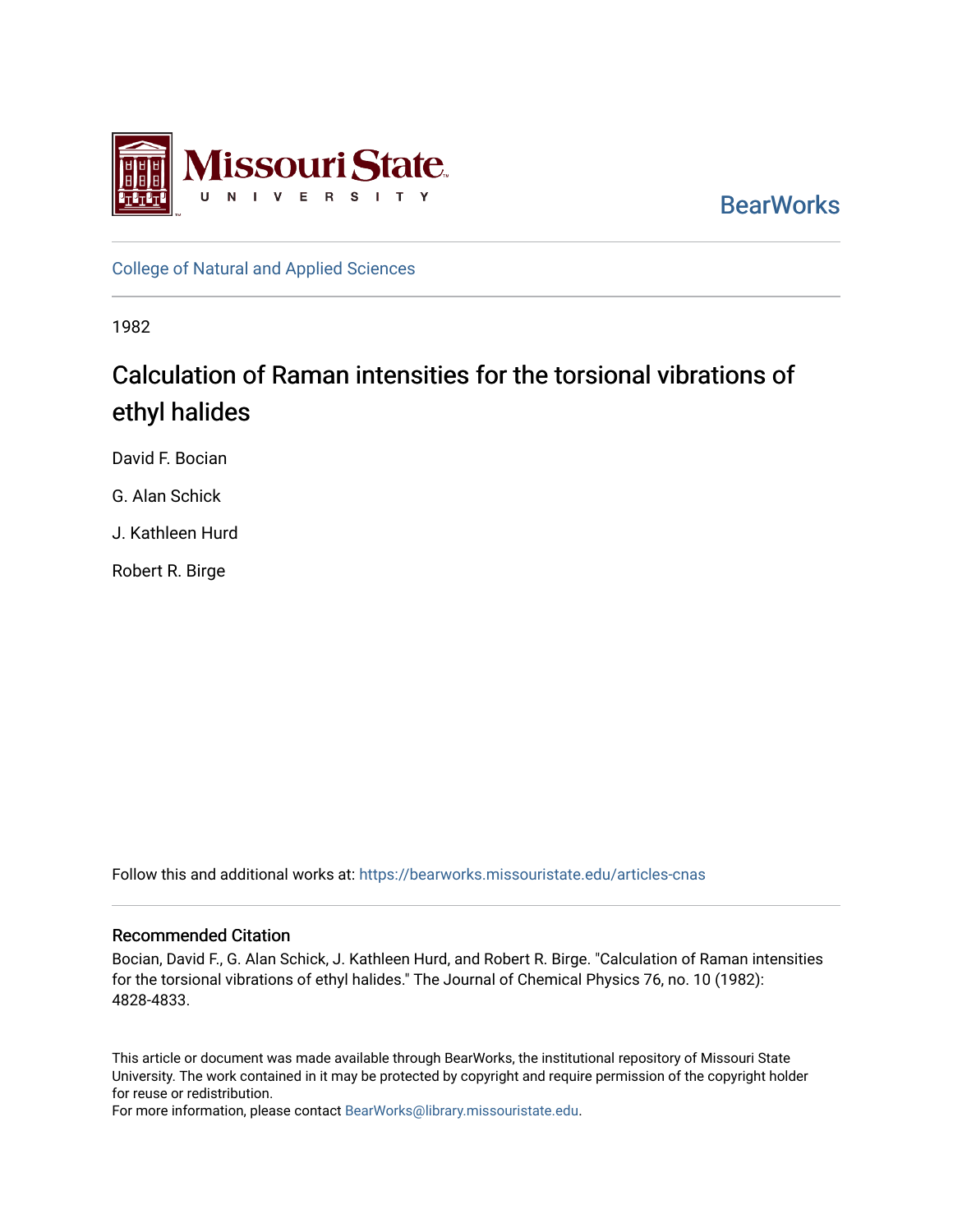# **Calculation of Raman intensities for the torsional vibrations of ethyl halides**

David F. Bocian, G. Alan Schick, J. Kathleen Hurd, and Robert R. Birge

*Department o/Chemistry, University o/California, Riverside, California 92521*  (Received 7 December 1981; accepted 4 February 1982)

Raman intensities are calculated for the torsional vibrations of  $CH_3CH_2Cl$ ,  $CH_3CH_3Br$ ,  $CH_3CH_3I$ ,  $CH_3CHCl_2$ , and  $CH_3CHBr_2$  using an anisotropic atom-point dipole interaction model to calculate the elements of the molecular polarizability tensor. The calculated relative intensities for the members of the  $\Delta v = 2$  torsional overtone progression of each of the ethyl halides are in good agreement with experiment. It is predicted that electrically anharmonic terms contribute substantially to the Raman intensities of these transitions. The  $\Delta v = 1$  torsional transitions of the five molecules are predicted to be 20-30 times more intense than the overtones (although these transitions are not observed because of broadband contours and interference from other vibrational modes). Electrically anharmonic terms in the polarizability expansions also contribute substantially to the intensity of the fundamentals.

## I. INTRODUCTION

Gas-phase Raman spectroscopic studies of largeamplitude, low-frequency vibrations of small molecules have revealed unusually intense  $\Delta v = 2$  overtone transitions.<sup>1</sup> The puckering vibrations of four-membered rings and five-membered rings containing one double bond<sup>2-12</sup> and the torsional vibrations of molecules containing methyl tops<sup>13-16</sup> exhibit relatively intense  $\Delta v = 2$  overtones which are in some cases stronger than the  $\Delta v = 1$  fundamentals, even though the latter transitions are Raman allowed. The unusually large intensity observed for the  $\Delta v = 2$  transitions relative to the  $\Delta v = 1$  transitions is in part due to the fact that the overtones are totally symmetric, exhibiting sharp, well defined Q branches, whereas the fundamentals are in many cases non-totally symmetric, exhibiting broadband contours with weak *Q* branches. 17 It is known, however, in the case of the puckering vibrations of ring molecules, that differences in the band contours are not the only factor determining the observed relative intensities of the two sets of transitions.  $18$  We recently reported the calculation of molecular polarizability expansions and Raman intensities for the puckering vibrations of a number of small ring molecules (cyclobutane,  $^{18(4)}$  trimethylene oxide,  $^{18(4)}$ trimethyleneimine, <sup>18(b)</sup>,2,5-dihydropyrrole, <sup>18(b)</sup> cyclopentene,  $18(c)$  and 2, 5-dihydrofuran<sup>18(c)</sup>). These calculations predict unusually large second-order (electrically anharmonic) terms in the expansions of the molecular polarizability tensor elements in the ring puckering coordinate  $[(\partial^2 \alpha_{\mu\nu}/\partial Z^2)_0 \mid \gg 0]$ . The large electrical anharmonicity results in intense calculated  $\Delta v = 2$  overtones, in agreement with experiment.

The appearance of  $\Delta v = 2$  methyl torsional overtones in the Raman spectrum is undoubtedly due to substantial electrical anharmonicity in the torsionaloscillation.<sup>13,14</sup> Thus far, however, no calculations of polarizability expansions and Raman intensities have been reported for methyl torsional vibrations. Other experimental means of qualitatively assessing the importance of electrical anharmonicity, such as comparing the relative intensities of the  $\Delta v=1$  and  $\Delta v=2$ progressions, are not generally possible because the

fundamental transitions are not observed for most of the molecules studied experimentally. The apparent absence of the  $\Delta v = 1$  transitions in the Raman spectrum is due to several factors, including broadband contours and interference from other low frequency vibrations or the wing of the Rayleigh line.

In this paper, we report the calculation of Raman intensities for the torsional vibrations of a series of ethyl halides (CH<sub>3</sub>CH<sub>2</sub>Cl, CH<sub>3</sub>CH<sub>2</sub>Br, CH<sub>3</sub>CH<sub>2</sub>I, CH<sub>3</sub>CHCl<sub>2</sub>, and CH<sub>3</sub>CHBr<sub>2</sub>). Both the  $\Delta v = 1$  and  $\Delta v = 2$ torsional transitions of these molecules are allowed in the Raman spectrum, but only the overtone transitions are observed.<sup>13,14</sup> The  $\Delta v=2$  transitions of all the ethyl halides exhibit a non-Boltzmann intensity distribution with the  $0-2$  transition comparable in intensity to the  $1-3$  transition. We first review the method for calculating the molecular polarizability and then discuss the origin of the Raman intensity. We then give expansions of the molecular polarizability tensor elements as trigonometric series in the torsional angle and present the calculated Raman intensities.

#### II. THEORETICAL SECTION

#### A. Anisotropic atom-point dipole interaction model of the polarizability

The expansions of the molecular polarizability tensor elements as a function of the torsional angle were calculated using the anisotropic atom-point dipole interaction (AAPDI) model developed by Birge.<sup>19</sup> A complete description of the model is given in Ref. 19. The use of the AAPDI model for the determination of the polarizability of the ethyl halides is essentially identical to that used in our previous calculations on ring molecules<sup>18(a)</sup> and we briefly outline below the parametrization of the model for the halogenated hydrocarbons.

The average atomic polarizabilities  $\overline{(\alpha_A)}$  for hydrogen (alkane), carbon (alkane), chlorine, bromine, and iodine were taken from Ref. 20 and are listed in Table I. A comparison of the calculated mean molecular polarizabilities with the experimental values determined using the Lorentz-Lorenz relationship<sup>21,22</sup> is presented in Table II. The average error in the calcu-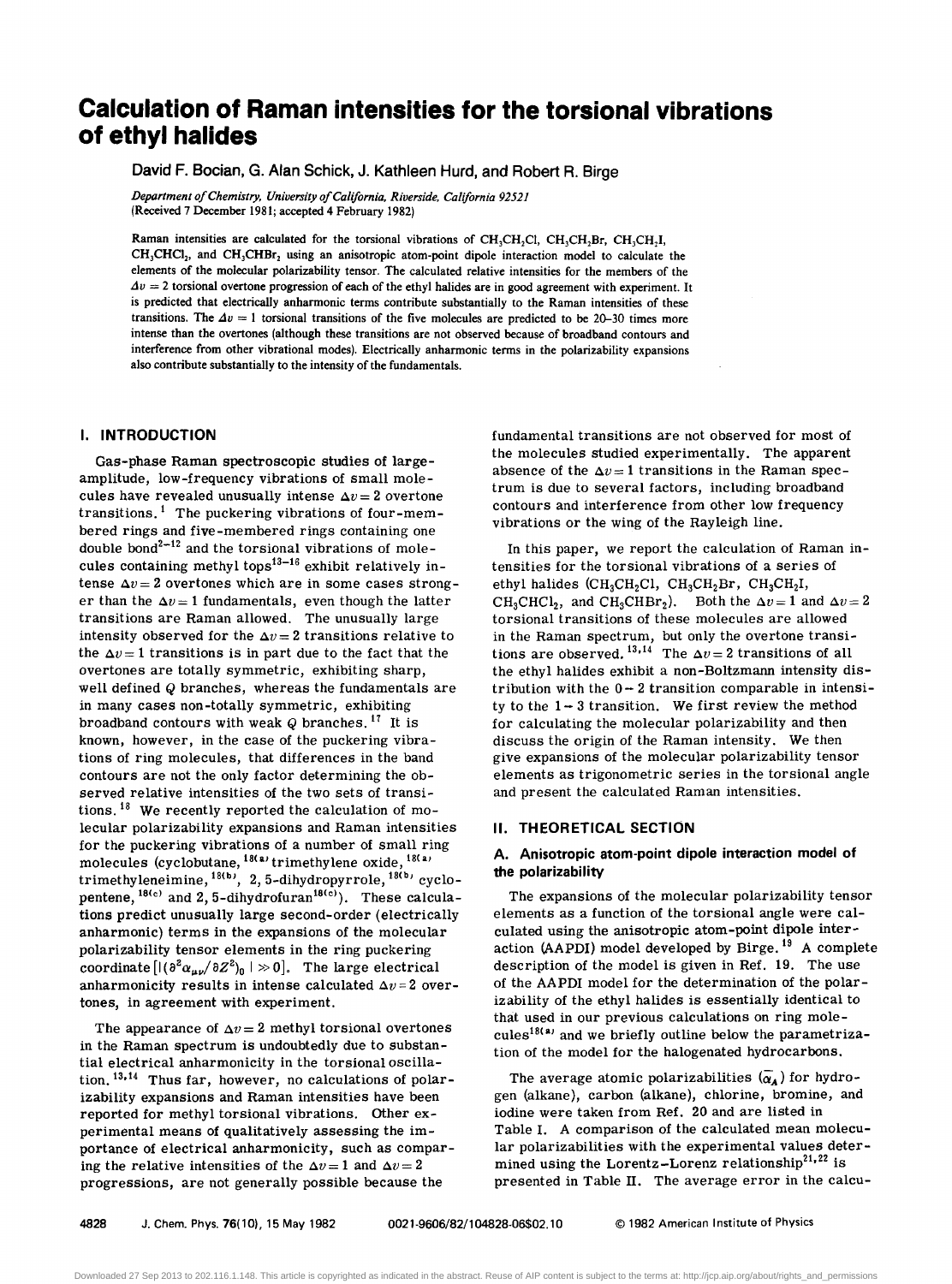TABLE I. Atomic parameters used in the anisotropic atompoint dipole interaction calculations on ethyl halides.<sup>2</sup>

| Atom type | $\overline{\alpha}_A$ ( $\AA$ <sup>3</sup> ) <sup>b</sup> | $\xi_{\rm A}^{\rm c}$ | $g_{AA}$ (eV) <sup>d</sup> |  |
|-----------|-----------------------------------------------------------|-----------------------|----------------------------|--|
| H         | 0.135                                                     | 0.430                 | 12.848                     |  |
| C         | 0.878                                                     | 0.347                 | 10.333                     |  |
| C1        | 1.91                                                      | $0.030^{\circ}$       | 10.366                     |  |
| Br        | 2.88                                                      | $0.002^{\circ}$       | 8.838                      |  |
|           | 4.69                                                      | $0.000$ <sup>e</sup>  | 9.382                      |  |

"Optimized for experimental molecular polarizabilities based on sodium *D* line (5893 A) refractive index data (see Ref. 19).

molecular polarizabilities using the isotropic atom approximation  $({\xi_A}^s s = 0)$ . These values are then used as initial guesses for the AAPDI calculation (see Ref. 19).

<sup>c</sup>Atomic anisotropy constants. The values for H and C were taken from Table I of Ref. 19, assuming transferability for similar atomic environments.

<sup>d</sup>One center valence state electron repulsion integrals taken from Ref. 34.

·Optimized for the corresponding methyl halide using the procedures outlined in Ref. 19 (see the text).

lated mean polarizability is only 3.4% which is comparable to experimental uncertainty. A worst case error of 6.7% is observed for  $CH<sub>3</sub>CH<sub>2</sub>Cl$  (Table II), but the magnitude of this error is too small to have any Significant impact on the calculated expansions of the molecular polarizability elements as a function of torsional angle.

The atomic anisotropy constants  $({\xi_A})$  for hydrogen and carbon were taken from Table I of Ref. 19 assuming transferability for similar atomic environments. The

TABLE II. Experimental and calculated molecular polarizabilities for seleoted ethyl halides.

| $\bar{\alpha}_A$ ( $\hat{A}^3$ ) <sup>b</sup><br>m type |                                                           | $\mathbf{\xi}_{\mathbf{A}}^{\mathbf{c}}$                 | $g_{AA}$ (eV) <sup>d</sup> |                                                                         |                  |                  | $\vec{\alpha}$ (Å <sup>3</sup> ) |                    |
|---------------------------------------------------------|-----------------------------------------------------------|----------------------------------------------------------|----------------------------|-------------------------------------------------------------------------|------------------|------------------|----------------------------------|--------------------|
| H                                                       | 0.135                                                     | 0.430                                                    | 12.848                     | Molecule                                                                | $n_p^a$          | $d^2$ (g/ml)     | b<br>expt.                       | calc. <sup>c</sup> |
| C.<br>C1                                                | 0.878<br>1.91                                             | 0.347<br>$0.030^{\circ}$                                 | 10.333<br>10.366           | CH <sub>3</sub> CH <sub>2</sub> Cl                                      | 1.3676           | 0.8978           | 6.41<br>7.55                     | 6.84<br>7.83       |
| Br                                                      | 2.88<br>4.69                                              | $0.002^{\circ}$<br>$0.000$ <sup><math>\circ</math></sup> | 8.838<br>9.382             | CH <sub>s</sub> CH <sub>2</sub> Br<br>CH <sub>3</sub> CH <sub>2</sub> I | 1,4239<br>1,5133 | 1,4604<br>1.9358 | 9.55                             | 9.70               |
|                                                         | timized for experimental molecular polarizabilities based |                                                          |                            | CH <sub>3</sub> CHCl <sub>2</sub><br>CH <sub>2</sub> CHBr <sub>2</sub>  | 1,4164<br>1,5128 | 1.1757<br>2.0555 | 8.38<br>10.9                     | 8.67<br>10.7       |

 ${}^{a}$ The sodium *D* line refractive indices  $(n<sub>D</sub>)$  and the ambient  $b$ Average atomic polarizabilities used to determine the mean temperature densities (d) were taken from Ref. 22. <sup>b</sup>Mean molecular polarizabilities as determined using the

Lorentz-Lorenz equation (Ref. 21) and the corresponding values of  $n<sub>D</sub>$  and d.

cMean molecular polarizabilities calculated using a point dipole interaction treatment (Sec. IIA) and the atomic polarizability parameters from Table I.

corresponding values for chlorine, bromine, and iodine were optimized to best reproduce the experimental components of the molecular polarizability tensors of the methyl halides. The experimental data were taken from the compilations given in Table III of Ref. 20. The results are given in Table I and indicate that the halogen atoms require surprisingly small atomic anisotropy constants to generate the correct molecular anistropy within the AAPDI formalism. In fact, bromine and iodine are predicted to be essentially isotropic  $({\xi_{A} \sim 0})$ . This observation is not surprising because most of the polarizability of the latter atoms is associated with the composite properties of the inner shell electrons. The bonding environment of the single va-

TABLE III. Calculated polarizability expansion coefficients for the torsional vibrations of ethyl halides.

|                                    |                  | Cosine expansion<br>coefficients $(a_n^{\mu\nu})$ |                          |                      |                                   | Sine expansion<br>coefficients $(b_n^{\mu\nu})$ |                      |
|------------------------------------|------------------|---------------------------------------------------|--------------------------|----------------------|-----------------------------------|-------------------------------------------------|----------------------|
| Molecule                           | $n^a$            | $\alpha_{xx}$ (Å <sup>3</sup> )                   | $\alpha_{yy}(\lambda^3)$ | $\alpha_{gg}(\AA^3)$ | $\alpha_{\rm ye}$ ( $\rm \AA^3$ ) | $\alpha_{\rm ex}$ (Å <sup>3</sup> )             | $\alpha_{xy}(\AA^3)$ |
| CH <sub>3</sub> CH <sub>2</sub> Cl | $\bf{0}$         | 6.10                                              | 6.10                     | 8.30                 | 0.0                               | 0.0                                             | 0.0                  |
|                                    | 1                | 0.257                                             | $-0.257$                 | 0.0                  | $-0.0294$                         | $-0.0294$                                       | 0.257                |
|                                    | 2                | $-0.831$                                          | 0.831                    | 0.0                  | $-0.162$                          | 0.162                                           | 0.831                |
|                                    | 3                | 0.0615                                            | 0.0615                   | $-0.118$             | 0.0                               | 0.0                                             | 0.0                  |
| CH <sub>3</sub> CH <sub>2</sub> Br | $\bf{0}$         | 7.15                                              | 7.15                     | 9.17                 | 0.0                               | 0.0                                             | 0.0                  |
|                                    | 1                | 0.356                                             | $-0.356$                 | 0.0                  | $-0.0632$                         | $-0.0632$                                       | 0.356                |
|                                    | $\boldsymbol{2}$ | $-1.05$                                           | 1.05                     | 0.0                  | $-0.228$                          | 0.228                                           | 1,05                 |
|                                    | 3                | 0,0748                                            | 0.0748                   | $-0.142$             | 0.0                               | 0.0                                             | 0.0                  |
| $CH_3CH_2I$                        | $\bf{0}$         | 9,14                                              | 9.14                     | 10.8                 | 0.0                               | 0.0                                             | 0, 0                 |
|                                    | 1                | 0.740                                             | $-0.740$                 | 0.0                  | $-0.0675$                         | $-0.0675$                                       | 0,740                |
|                                    | $\overline{2}$   | $-1.10$                                           | 1.10                     | 0.0                  | $-0.492$                          | 0.492                                           | 1,10                 |
|                                    | 3                | 0.199                                             | 0.199                    | $-0.394$             | 0.0                               | 0.0                                             | 0.0                  |
| CH <sub>3</sub> CHCl <sub>2</sub>  | 0                | 8.43                                              | 8.43                     | 9.12                 | 0.0                               | 0.0                                             | 0.0                  |
|                                    | 1                | $-0.183$                                          | 0.183                    | 0.0                  | 0.431                             | 0.431                                           | $-0.183$             |
|                                    | 2                | 1.42                                              | $-1.42$                  | 0.0                  | $-0.136$                          | 0.136                                           | $-1, 42$             |
|                                    | 3                | $-0.0137$                                         | $-0.0137$                | 0.0470               | 0.0                               | 0.0                                             | 0.0                  |
| $CH_3CHBr_2$                       | $\bf{0}$         | 10.8                                              | 10.8                     | 10.6                 | 0.0                               | 0.0                                             | 0.0                  |
|                                    | $\mathbf{1}$     | $-0.217$                                          | 0.217                    | 0.0                  | 0.616                             | 0,616                                           | $-0.217$             |
|                                    | $\overline{2}$   | 2.22                                              | $-2.22$                  | 0.0                  | $-0.182$                          | 0.182                                           | $-2.22$              |
|                                    | 3                | $-0.0360$                                         | $-0.0360$                | 0.0964               | 0.0                               | 0.0                                             | 0.0                  |

<sup>3</sup>n is the index of the Fourier expansion, i.e.,  $\alpha_{\mu\nu} = \sum_n a_n^{\mu\nu} \cos n\theta$  or  $\alpha_{\mu\nu} = \sum_n b_n^{\mu\nu} \sin n\theta$ .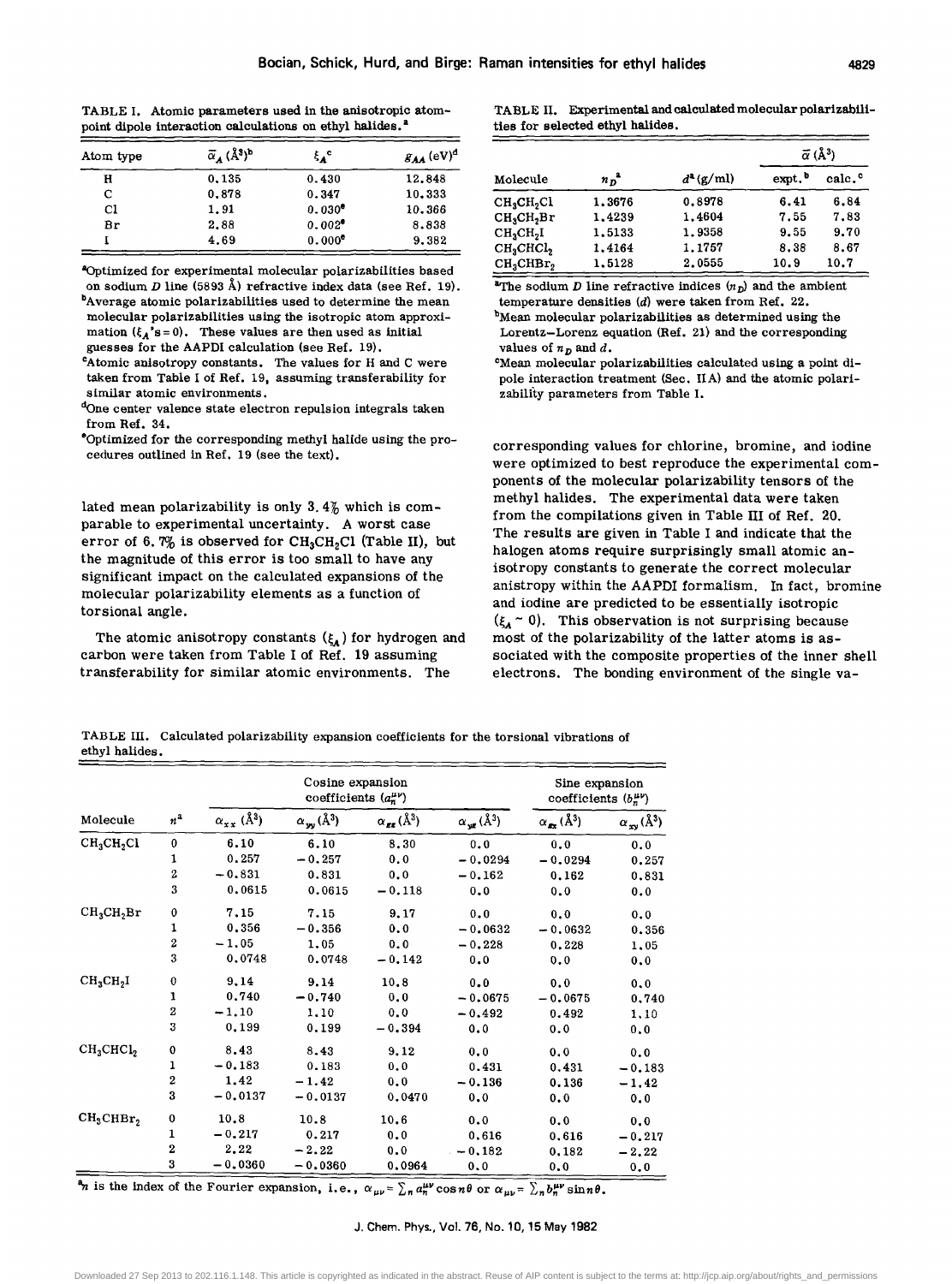lence electron is therefore of diminished relative importance in defining the anisotropic character of the atomic polarizability tensor in the molecular environment.

#### B. Origin of the Raman intensity

The intensity of a Stokes Raman transition is given by the following expression<sup>23</sup>:

the following expression<sup>2</sup>:\n
$$
I_{\mathbf{v}} \cdot \mathbf{v} = \mathbf{N} (\overline{\nu}_0 - \overline{\nu})^4 \frac{e^{-\hbar \overline{\nu}_c / \hbar \mathbf{T}}}{Q} \left( \frac{45 \overline{\alpha}^2_{\mathbf{v}} \cdot \mathbf{v}_r + 7 \gamma_{\mathbf{v}}^2 \cdot \mathbf{v}_r}{45} \right),
$$
\n(1)

where  $v''$  and  $v'$  are the initial and final vibrational states, N is a constant,  $\bar{\nu}_0$  and  $\bar{\nu}$  are the frequencies of the incident radiation and the vibrational mode, Q is the partition function, and  $\overline{\alpha}$  and  $\gamma^2$  are the invariants of the molecular polarizability tensor, defined by

$$
\overline{\alpha} = (1/3) (\alpha_{xx} + \alpha_{yy} + \alpha_{zz}),
$$
\n
$$
\gamma^2 = (1/2) [(\alpha_{xx} - \alpha_{yy})^2 + (\alpha_{yy} - \alpha_{zz})^2 + (\alpha_{zz} - \alpha_{xx})^2
$$
\n
$$
+ 6(\alpha_{xy}^2 + \alpha_{yz}^2 + \alpha_{zz}^2)].
$$
\n(3)

The molecular polarizability tensor elements for torsional vibrations are most easily expressed as trigonometric series in the internal rotation angle  $\theta$ . <sup>24, 25</sup> The trigonometric functions have the same symmetry as the irreducible representations of the internal rotation group, unlike the angle  $\theta$  itself. <sup>26,27</sup> In the internal rotation group  $D_3$ , <sup>28</sup> the polarizability tensor elements  $\alpha_{xx} + \alpha_{yy}$  and  $\alpha_{zz}$  are of  $A_1$  symmetry and the elements  $(\alpha_{xx} - \alpha_{yy}, \alpha_{xy})$  and  $(\alpha_{yx}, \alpha_{xy})$  are of *E* symmetry. With the axis of the methyl top defined as the  $z$  axis and choosing the plane of symmetry of the staggered,  $\theta = 0^{\circ}$ (or eclipsed,  $\theta = 180^{\circ}$ ), form of the ethyl halides as the  $yz$  plane, the polarizability tensor elements are expressed as follows:

 $A_1$  symmetry

$$
\alpha_{xx} + \alpha_{yy} = \sum_{n} a_n^{xxyy} \cos n\theta, \quad \alpha_{xx} = \sum_{n} a_n^{xz} \cos n\theta, \quad \beta_{xx} = 0, 3, 6, 9, \ldots,
$$

*E* symmetry

$$
\alpha_{xx} - \alpha_{yy} = \sum_{n} a_n^{xx-yy} \cos n\theta, \qquad \qquad \left\} \qquad n = 1, 2, 4, 5, \ldots ,
$$
  

$$
\alpha_{xy} = \sum_{n} b_n^{xy} \sin n\theta,
$$

and

$$
\alpha_{\mathsf{y}\mathsf{z}} = \sum_{n} a_{n}^{\mathsf{y}\mathsf{z}} \cos n\theta, \qquad \qquad \left\langle n = 1, 2, 4, 5, \ldots, \alpha_{\mathsf{z}\mathsf{z}} = \sum_{n} b_{n}^{\mathsf{z}\mathsf{z}} \sin n\theta, \qquad \qquad \right\rangle \tag{4}
$$

where  $a_n^{\mu\nu}$  and  $b_n^{\mu\nu}$  are the Fourier expansion coefficients (see Sec. III). A detailed discussion of the methods for determining the symmetry properties of the trigonometric functions can be found in Refs. 26 and 27. Finally, the matrix elements for the transition  $v'$  +  $v'$  are given by

$$
[\alpha_{\mu\nu}]_{\nu}\cdots_{\nu} = \begin{cases} \sum_{n} a_n^{\mu\nu} \langle \nu^{\prime\prime} | \cos n\theta | \nu^{\prime} \rangle, \\ \sum_{n} b_n^{\mu\nu} \langle \nu^{\prime\prime} | \sin n\theta | \nu^{\prime} \rangle. \end{cases}
$$
(5)

## III. CALCULATION OF THE POLARIZABILITY EXPANSIONS AND RAMAN INTENSITIES FOR THE TORSIONAL TRANSITIONS OF THE ETHYL HALIDES

The expansions of the elements of the polarizability tensor in terms of trigonometric series in the internal rotation angle were obtained by calculating the polarizability (see Sec. I1A) for conformations ranging from  $\theta=0^{\circ}$  (staggered) to  $\theta=\pm 180^{\circ}$  (eclipsed) in  $\pm 30^{\circ}$  steps. The expansion coefficients,  $a_n^{\mu\nu}$  and  $b_n^{\mu\nu}$  were obtained by taking the 13 point Fourier cos or sin transform of the calculated values of the  $\alpha_{\mu\nu}$  as a function of  $\theta$ .<sup>24</sup> It was found that reducing the angular steps at which the polarizability was calculated from 30° to 15° did not substantially alter the calculated expansion coefficients. The reference coordinate system in which the atomic displacements for the torsional motion were evaluated is one in which the methyl rotor axis is defined along the *z* axis and the plane of symmetry of the staggered conformation of the ethyl halide is the *yz*  plane. This definition of the reference coordinate system results in molecular polarizability expansions in the form of Eq. (4).

The model used for the torsional motion of the ethyl halides is one in which all bond lengths and bond angles remain constant as only the methyl group rotates. The geometrical parameters for  $CH<sub>3</sub>CH<sub>2</sub>Cl$  and  $CH<sub>3</sub>CH<sub>2</sub>Br$ were taken from Ref. 29. The bond lengths and bond angles of  $CH_3CHCl_2$  and  $CH_3CHBr_2$  were taken to be the same as those in the respective monohalides with the XCX bond angles taken to be the same as the HCX bond angles of the latter molecules. The HCX bond angles of the dihalides were then calculated using relationships describing the interdependence of the bond angles.  $30$  The C-I bond length and HCH bond angle of  $CH_3CH_2I$  were taken to be the same as those in  $CH_3I^{31}$ and the HCI bond angle was taken to be the same as the HCBr bond angle of bromoethane.<sup>29</sup> The CCI bond angle was then calculated as described above. It should be noted that any reasonable changes in the bond lengths and bond angles of the equilibrium geometries do not significantly alter the calculated molecular polarizability expansion coefficients. 18

The Raman intensities for the torsional transitions were determined using calculated expansions of the  $\alpha_{\mu\nu}$ and Eqs.  $(1)$ - $(3)$ . The vibrational transition moments Eq. (5) were evaluated for the various eigenfunctions of the appropriate hindered internal rotor which were obtained by diagonalizing the Hamiltonian,

$$
H = -F (d^2/d\theta^2) + \frac{1}{2} \sum_{n} V_n (1 - \cos n\theta), \quad n = 3, 6, \ldots,
$$

in a free internal rotation basis set of 20 cos and 20 sin functions. In the Hamiltonian,  $F$  is the internal rotation constant, and the  $V_n$  are the potential energy constants. The kinetic and potential energy parameters for the ethyl halides were taken from Ref. 14.

#### J. Chem. Phys., Vol. 76, No. 10, 15 May 1982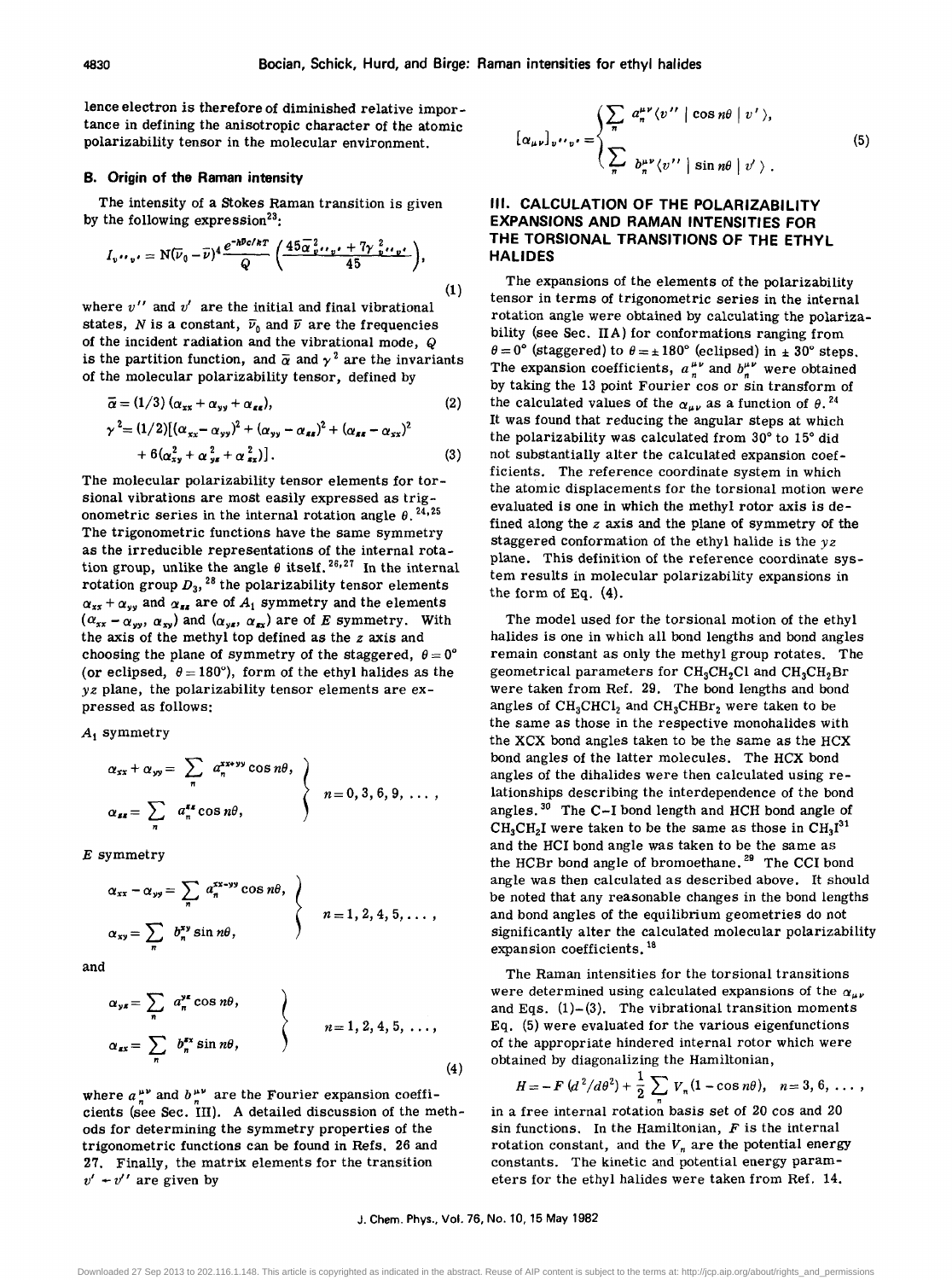|                                    |            |                            | Relative intensity     |                  |                      |  |
|------------------------------------|------------|----------------------------|------------------------|------------------|----------------------|--|
| Molecule                           | Transition | Frequency<br>$(cm^{-1})^a$ | Observed <sup>a</sup>  | Calculation Ib,c | Calculation IIb,d    |  |
| CH <sub>3</sub> CH <sub>2</sub> Cl | $0 - 1$    | 252                        | $\bullet$              | 1.1              | 0.022                |  |
|                                    | $1 - 2$    | 236                        | $\cdots$               | 0.65             | 0.013                |  |
|                                    | $2 - 3$    | 217                        | $\cdots$               | 0.30             | $6.7 \times 10^{-3}$ |  |
|                                    | $0 - 2$    | 488                        | (0.037)                | (0.037)          | $2.6 \times 10^{-4}$ |  |
|                                    | $1 - 3$    | 455                        | 0.034                  | 0.034            | $2.5 \times 10^{-4}$ |  |
|                                    | $2 - 4$    | 418                        | 0.020                  | 0.022            | $1.8 \times 10^{-4}$ |  |
| CH <sub>3</sub> CH <sub>2</sub> Br | $0 - 1$    | 248                        |                        | 1.9              | 0.041                |  |
|                                    | $1 - 2$    | 233                        |                        | 1.1              | 0,026                |  |
|                                    | $2 - 3$    | 216                        | $\ddotsc$              | 0.51             | 0.013                |  |
|                                    | $0 - 2$    | 482                        | (0.057)                | (0, 057)         | $4.8 \times 10^{-4}$ |  |
|                                    | $1 - 3$    | 449                        | 0.054                  | 0.053            | $4.7 \times 10^{-4}$ |  |
|                                    | $2 - 4$    | 412                        | 0.038                  | 0.035            | $3.4 \times 10^{-4}$ |  |
| $CH_3CH_2I$                        | $0 - 1$    | 246                        | $\cdots$               | 2.7              | 0, 18                |  |
|                                    | $1 - 2$    | 231                        | $\cdots$               | 1.8              | 0, 11                |  |
|                                    | $2 - 3$    | 214                        | $\cdots$               | 0.92             | 0.057                |  |
|                                    | $0 - 2$    | 476                        | (0.084)                | (0.084)          | $2.0 \times 10^{-3}$ |  |
|                                    | $1 - 3$    | 446                        | 0.084                  | 0.084            | $2.0 \times 10^{-3}$ |  |
|                                    | $2 - 4$    | 407                        | 0.026                  | 0.060            | $1.5 \times 10^{-3}$ |  |
| CH <sub>3</sub> CHCl <sub>2</sub>  | $0 - 1$    | 254                        | $\cdots$               | 2.5              | 0.064                |  |
|                                    | $1 - 2$    | 240                        | $\cdots$               | 1.6              | 0.039                |  |
|                                    | $2 - 3$    | 225                        | $\cdots$               | 0.78             | 0.019                |  |
|                                    | $0 - 2$    | $495^{\circ}$              | $(0.083)$ <sup>o</sup> | (0.083)          | $6.8 \times 10^{-4}$ |  |
|                                    | $1 - 3$    | 465°                       | $0.11^{\circ}$         | 0.082            | $6.5 \times 10^{-4}$ |  |
|                                    | $2 - 4$    | 432 <sup>e</sup>           | $\cdots$ .             | 0.060            | $4.5 \times 10^{-4}$ |  |
| $CH_3CHBr_2$                       | $0 - 1$    | 255                        | $\cdots$               | 5.7              | 0.12                 |  |
|                                    | $1 - 2$    | 242                        |                        | 3.6              | 0.072                |  |
|                                    | $2 - 3$    | 277                        |                        | 1.8              | 0.035                |  |
|                                    | $0 - 2$    | 496                        | (0.19)                 | (0.19)           | $1.2 \times 10^{-3}$ |  |
|                                    | $1 - 3$    | 461                        | 0.14                   | 0.19             | $1.1 \times 10^{-3}$ |  |
|                                    | $2 - 4$    | 437 <sup>5</sup>           | 1<br>$\cdots$          | 0, 13            | $7.7 \times 10^{-4}$ |  |

|  |  | TABLE IV. Observed and calculated Raman intensities for the torsional transitions of ethyl halides. |  |  |  |  |
|--|--|-----------------------------------------------------------------------------------------------------|--|--|--|--|
|--|--|-----------------------------------------------------------------------------------------------------|--|--|--|--|

<sup>a</sup>The frequencies and observed intensities of the  $\Delta v = 2$  transitions were taken from Ref. 13 (CH<sub>3</sub>CH<sub>2</sub>Cl,  $CH_3CH_2Br$  and  $CH_3CH_2I$ ) and Ref. 14 (CH<sub>3</sub>CHCl<sub>2</sub> and CH<sub>3</sub>CHBr<sub>2</sub>). The intensities were estimated from the peak heights in Figs. 1,2, and 3 of Ref. 13 and Fig. 1 of Ref. 14. The observed intensity of the  $0 \rightarrow 2$  transition of each molecule was set equal to the calculated value and used as the reference intensity. The frequencies of the  $\Delta v = 1$  transitions of CH<sub>3</sub>CH<sub>2</sub>Cl and CH<sub>3</sub>CH<sub>2</sub>Br were taken from the far infrared data reported in Refs. 32 and 33, respectively. The  $\Delta v = 1$  torsional transitions of  $CH_3CH_2I$ ,  $CH_3CHCl_2$ , and  $CH_3CHBr_2$  have not been well characterized in the far infrared so the listed frequencies are calculated values.

 $b$ The calculated intensities are in arbitrary units; however, the predicted relative intensities for a given transition of the different molecules can be directly compared.

"Calculated using the complete polarizability expansions in Table III.

<sup>d</sup>Calculated neglecting electrical anharmonicity by including only the first-order terms in the polarizability expansions In Table III.

"The frequencies and intensities of the  $\Delta v = 2$  transitions of CH<sub>3</sub>CHCl<sub>2</sub> are perturbed by Fermi resonance with other vibrational modes. The listed frequencies are calculated values.

<sup>f</sup>The 2  $\rightarrow$  4 transition of CH<sub>3</sub>CH<sub>2</sub>I is not observed and the frequency reported is the calculated value.

A complete description of this method for solving the hindered internal rotor Hamiltonian, including a tabulation of the matrix elements for the potential function and the vibrational transition moments, is given in Ref. 25.

The polarizability expansion coefficients obtained for the ethyl halides are given in Table III. Nonzero expansion coefficients are also obtained for terms with  $n > 3$ , but these are negligible compared to those listed in the table. Note that the expansions of  $\alpha_{xx}$  and  $\alpha_{yy}$ contain terms in all orders of cos  $n\theta$ , since it is the symmetric and antisymmetric linear combinations of

these elements rather than the elements themselves which transform according to the irreducible representations of the internal rotation group.

The relative Raman intensities calculated for the torsional transitions of the ethyl halides using the polarizability expansions given in Table III are listed along with the observed intensities in Table IV. The transitions are given in terms of the high barrier quantum number v, which is appropriate for the lowest torsional levels of the ethyl halides.  $13,14,32,33$  The intensities are the total intensities for the transitions between the triply degenerate levels. The Raman spec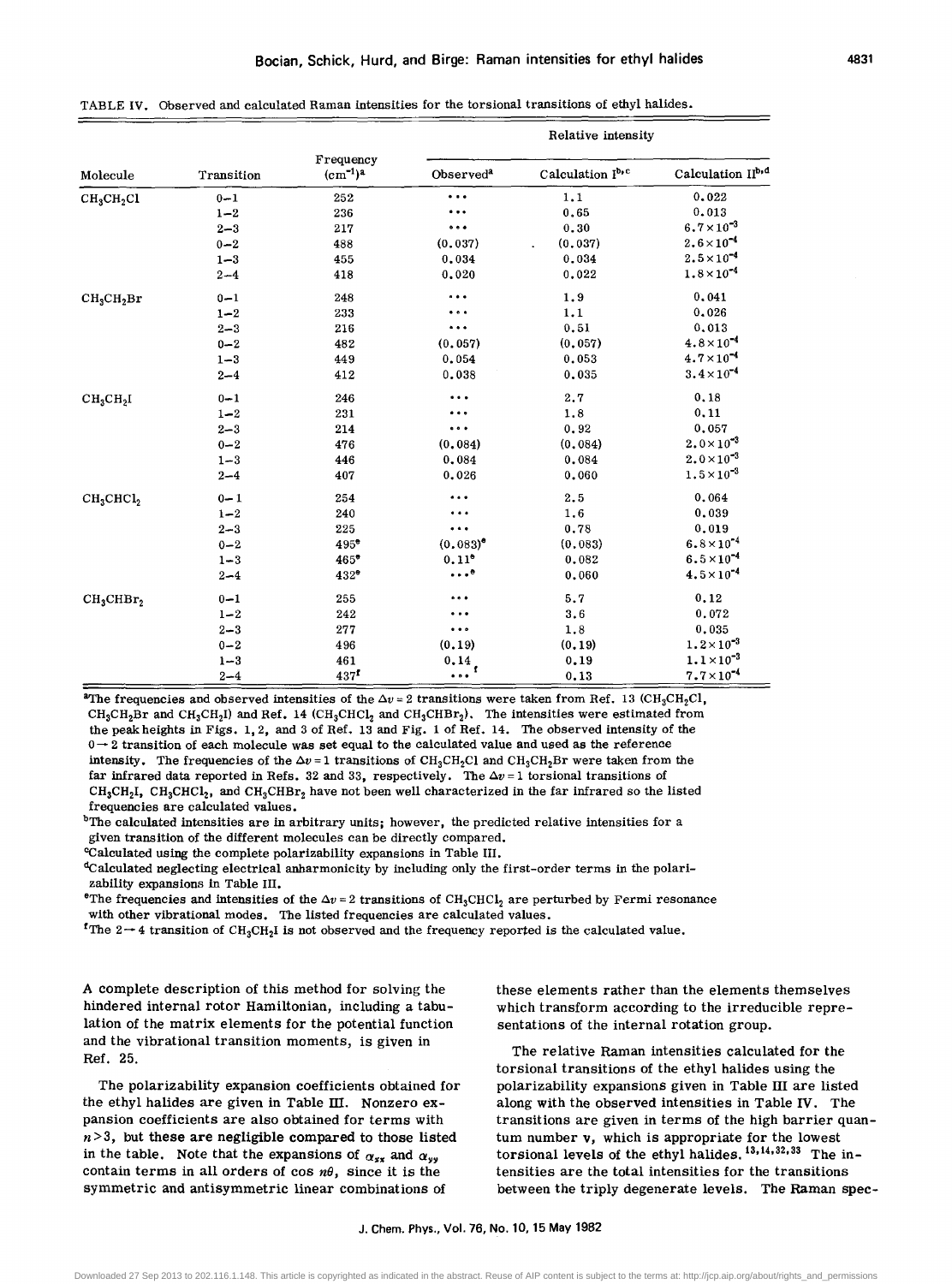tra of  $CH<sub>3</sub>CH<sub>2</sub>Cl$  and  $CH<sub>3</sub>CH<sub>2</sub>Br$  simulated using the calculated intensities for the  $\Delta v=2$  transitions are compared with the observed spectra in Figs. 1 and 2, respectively. The calculated relative intensities of the members of the  $\Delta v = 2$  progression are in excellent agreement with those observed for all the ethyl halides.<sup>13,14</sup> The calculations also predict that the  $\Delta v = 1$ torsional transitions of the ethyl halides are approximately 20-30 times more intense than the  $\Delta v = 2$  transitions. Unfortunately, the fundamental transitions are not observed for any of the ethyl halides. It is not possible to verify that the  $\Delta v = 1$  transitions are actually absent from the Raman spectrum because the region of the spectrum where the torsional fundamentals are expected is partially obscured by other vibrational bands.

The contribution of electrically anharmonic terms (terms with  $n \geq 2$ ) to the Raman intensities of the torsional vibrations can be determined by calculating the intensities using only the first-order terms in Table III. The intensities calculated using these terms are compared in Table IV with those determined using the complete polarizability expansions. The use of only the first-order terms results in calculated intensities for both the  $\Delta v = 1$  and  $\Delta v = 2$  progressions which are two orders of magnitude weaker than those determined using the complete expansions. Unfortunately, the *relative* intensities within either the  $\Delta v = 2$  or the  $\Delta v = 1$ progression do not change substantially when the electrically anharmonic terms are excluded. For example, the  $0 - 2$  and  $1 - 3$  transitions of each of the ethyl halides are calculated to be of nearly equal intensity in both calculation I and calculation II. The exclusion of electrically anharmonic terms does result in a substantial decrease in the calculated intensity of the overtone progression relative to the fundamental progression. Of course, since the  $\Delta v = 1$  transitions are not



Frequency (cm-')

FIG. 1. (a) Observed (Ref. 13, reproduced by permission) and (b) calculated low-frequency gas-phase Raman spectra of  $CH_3CH_2Cl$ . The spectrum was simulated using the polarizability expansions given in Table III. Gaussian profiles were used to represent the band shapes of the Raman lines.



FIG. 2. (a) Observed (Ref. 13, reproduced by permission) and (b) calculated low-frequency gas-phase Raman spectra of  $CH<sub>3</sub>CH<sub>2</sub>Br$ . The spectrum was simulated using the polarizability expansions given in Table III. Gaussian profiles were used to represent the band shapes of the Raman lines. The peak labeled with the symbol  $(*)$  in the observed spectrum is not due to a torsional overtone.

observed, the relative importance of the electrically anharmonic terms cannot be determined experimentally.

#### IV. SUMMARY AND CONCLUSIONS

The polarizability expansions calculated for the torsional oscillations of the ethyl halides result in calculated relative intensities for the  $\Delta v = 2$  overtones which are in excellent agreement with those observed. It is predicted that the  $\Delta v = 2$  transitions are 20-30 times less intense than the  $\Delta v = 1$  fundamentals (although the latter transitions are not observed). This intensity of the overtones relative to the fundamentals is still reasonably large and would account for the anomalously large strength of the torsional progressions in the Raman spectra of the ethyl halides. Overall, the intensities of the  $\Delta v = 2$  overtones of the torsional vibrations of the ethyl halides relative to the  $v=1$  fundamentals are somewhat smaller than those of the analogous progressions for the large amplitude puckering motion in small ring molecules in which the overtone transitions are in some cases as intense as the fundamentals. <sup>18</sup>

#### ACKNOWLEDGMENTS

This work was supported by the Donors of the Petroleum Research Fund (0. F. B.), administered by the American Chemical Society; Research Corporation (0. F. B. ); the National Institutes of Health (R. R. B. ); the National Science Foundation (R. R. B. ); and the Committee on Research, University of California, Riverside (0. F. B. and R. R. B. ).